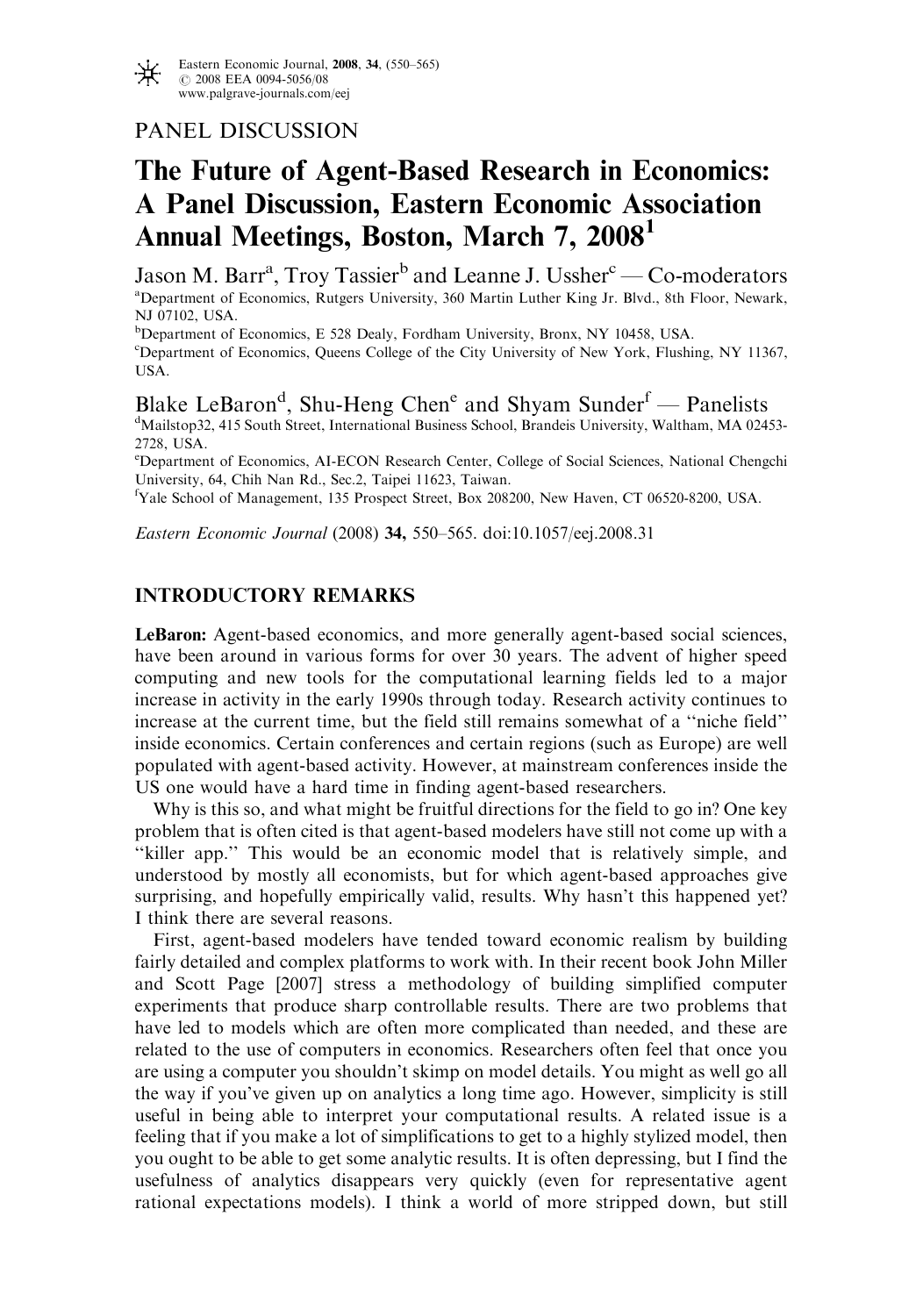computational, models will lead to more thinking along general principals, and cross model comparisons.

An interesting corollary to this has been the relative difficulty in getting institutions to appear from the ''bottom up'' in an agent-based framework. In the early days of computational modeling this was kind of the basic dream. A world would start out as a general soup of interacting purposeful agents, and from this we would see the emergence of recognizable socioeconomic entities such as governments and markets. This has proved much more difficult than originally thought, but it remains an interesting and important goal for agent-based models. Related to this is the general understanding of institutions and their importance in guiding economic decision making. A key benchmark has been the so-called zero intelligence model [Gode and Sunder 1993], where researchers concentrate on the institution alone, and agents are assumed to be as simple as possible (often random subject to constraints).

There is also much hesitation in economics about computer modeling in general. Some of this is extreme caution about new things, but some of this may have validity. Analytic theories have the advantage that anyone can read them, and push them around, and modify them as they see fit. This is not really true with computational models. This has been a known barrier for some time in the agentbased modeling (ABM) world. Questions about what software to use, how to distribute and test code, have all dominated discussions of agent-based researchers for quite some time. I actually think some new tools are starting to become available which may help in this area. In particular, the computer language Netlogo can be very useful for building small-scale models that researchers want to put out and have others play with. As a language it has many good features. It runs on most platforms. It is relatively easy to get it up and running, and is also pretty simple to program. Finally, it has excellent graphics and animation, which can be tied to very nice user interfaces. (User interfaces seemed like a waste of time to me 10 years ago, but now I'm not so sure. They may be an important part of selling agent-based models to the world.) Unfortunately, I don't think any computational platform is perfect, but I'm still hopeful more and better tools will continue to appear. Getting more people than a handful of very motivated Ph.D. students to use your code is a very important thing for this field.

Finally, I'm not sure whether we are all that good at the construction of heterogeneous agent models. It is not something that our skill sets are all that well developed to do. Well-crafted economic models form excellent thought experiments that you can't get out of your head. Theorists do not get at these models by random chance. Our abilities at constructing models of heterogeneous interacting agents are still primitive, and it will take time for us as model designers to make progress in this area.

#### Validation

The most often discussed topic in ABM is empirical validation. General acceptance of these models will need some ability to align with and/or explain features of realworld economic data. It is clear that this is an important part of the ABM agenda, but the field should probably not become too obsessed with this.

Agent-based models share many empirical validation features with other economic models, and some discussions of validation often overlap with problems that could be given for all realms of empirical science. However, there are some special characteristics that are a little tricky. First, agent-based models do have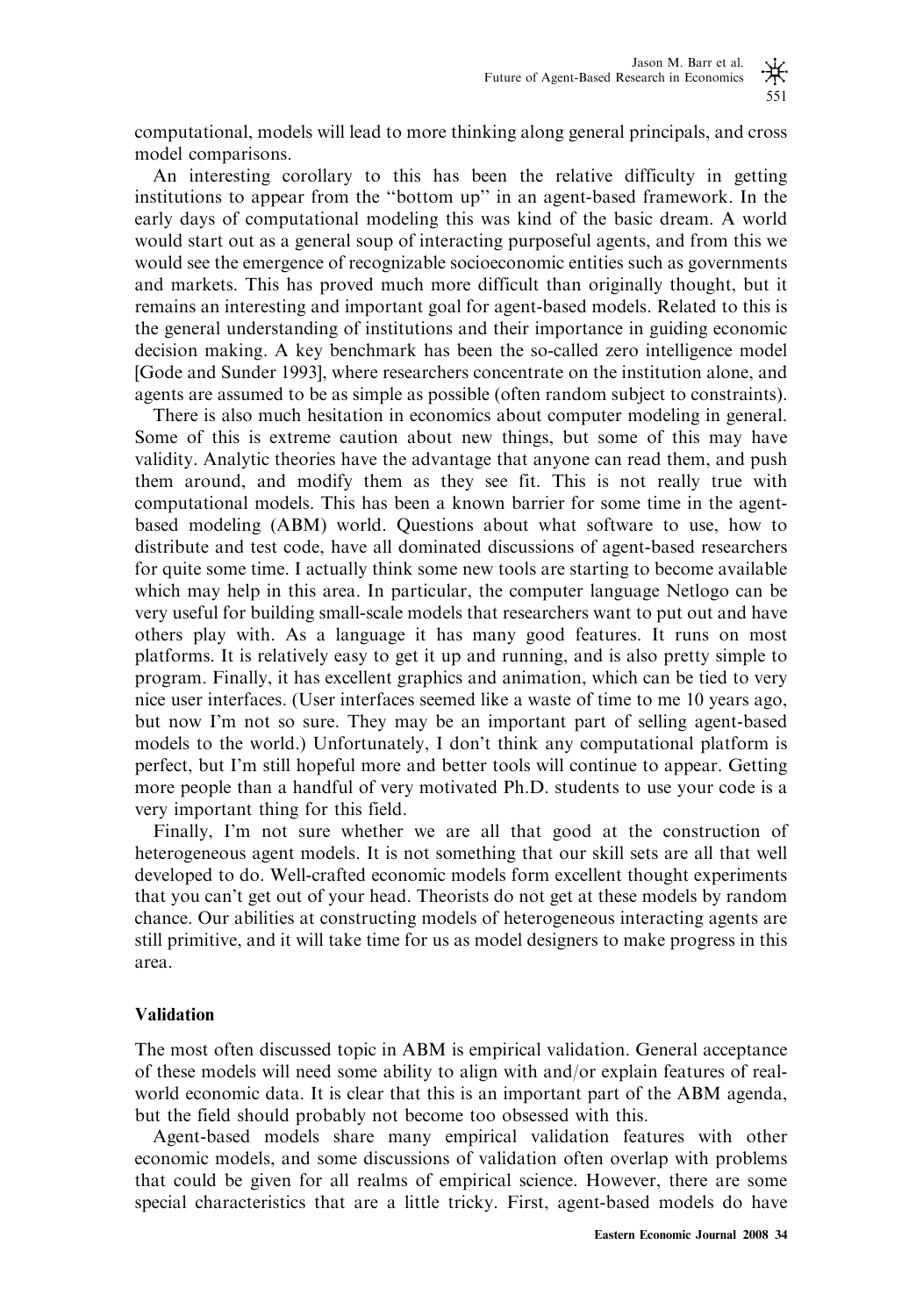

many degrees of freedom. It is not just parameters, but the choice of entire learning algorithms is up to the researcher's discretion. Also, most of these models have been released from strict optimizing behavior. There are several ways to handle the degrees of freedom problem. One is to boost the number of facts that you fit. This simply pushes the bar higher. Agent-based models have the advantage of generating both micro and macro time series. One can then line up with cross sectional and time series results. You can also generate ''perfect'' data sets of panels, which could then be compared to some rougher imperfect panels from the real world. Another interesting area is to use human experiments as a kind of calibration area to get parameters for use in the agent-based models. Fit learning algorithms to experimental data, and then take these algorithms in to a larger scale computer model.

Agent-based simulations often have many interesting time series features. Nonlinearities and chaotic dynamics make them very interesting to study, but also make them difficult to estimate and work with. Also, they may exhibit path dependence and non-ergodicities, which again cause serious difficulties for estimation. Finally, many simulations look at interesting ways in which agents interact with each other either in space or through social networks. Both of these bring new empirical challenges, since they are not part of the standard econometric toolkit we are used to.

Our interpretation of empirical exercises is probably most effective for realms where there are other more traditional competing models available (such as finance). A kind of empirical race between the different approaches can be very useful. However, there is no well-defined way to declare a winner. Finance is an interesting case of this where fitting empirical features requires fairly complicated preferences for a representative agent, but agent-based models can fit many features with much simpler preferences inside a multi-agent learning dynamic. There also may be features (such as trading volume) where standard models have nothing to say, but the agent-based model provides useful information.

Finally, it is important to keep data fitting issues in perspective. We often learn more from wrong models than from carefully tuned ones. If a biological modeler were trying to simulate evolution, should all the models that didn't generate the appropriate distributions of life forms on Earth be thrown out, or is something learned from the failures about the evolutionary process. Some models that are far from the data can still be important as counter-factuals, and interesting thought experiments.

#### **Policy**

How will these models be used for policy recommendations? They probably will be used at two extremes. First, as parts of large-scale computer simulation systems. Examples of this are already in use in some governments and government agencies. These are large and are very complex. One example would be traffic simulations, which can be programmed at a very realistic level of detail. However, I think policy will also be influenced by simple stylized models of small to intermediate size. I think agent-based models will be much more likely to play an advisory role rather than as large macro models estimated and run on the entire economy. Also, they may have much to say about institutional design. An example might be the current credit crises. Agent-based simulations could make predictions about systemic risk in credit markets, but to do this well they might need a lot of confidential information on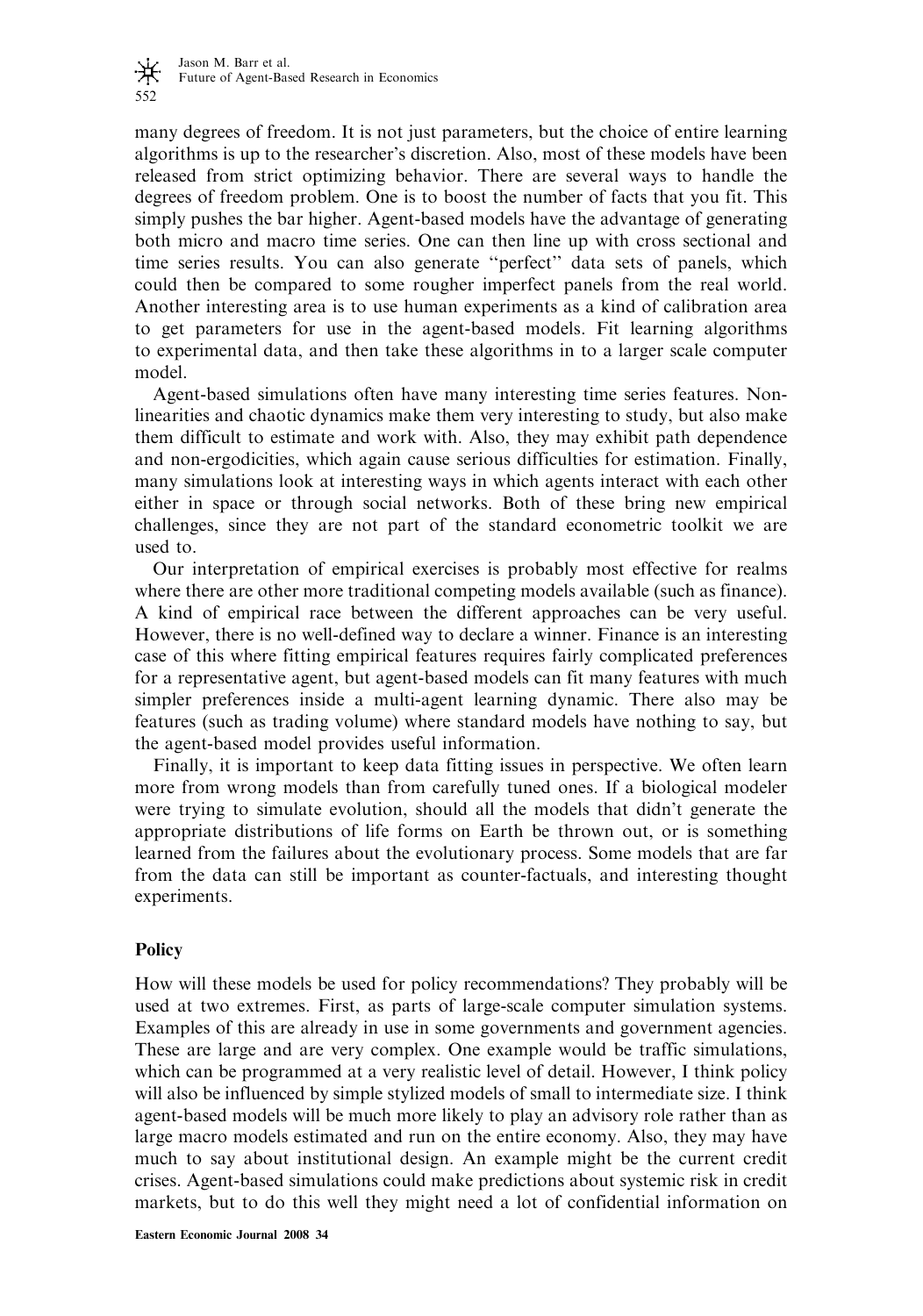cross holdings. Without this confidential information they may be useless in predicting a system crash. However, they might be able to predict the stability of various trade networks, and which types of cross holding networks form under different policy regimes. Related to this, their big strength might be to advise during periods of stress, when various markets are not well approximated by standard equilibrium relationships.

Chen: The theme of this panel is the future of agent-based research in economics. One main issue that concerns most of us is: can agent-based computational economics become a part of the mainstream in the future? Maybe we can amuse ourselves a little by constructing an agent-based model to do the forecast, hence the title of my discussion, ''An Agent-Based Model of Agent-Based Economics.'' As a simple start, we may consider the familiar two-type model, such as the fundamentalist-chartist model in finance. This model can be formulated into a jump Markov process, and the solution to the resultant master equation shall be the answer to our concern. The only thing we need to know about the jump Markov process is the transition rates. Roughly speaking, we have to know how likely it will be for a non-agent-based economist to convert to agent-based research, and how likely it will be for a cadet to initiate his career using agent-based models.

A number of determinants have already been mentioned in the list of questions submitted to the panel, such as job opportunities and *research publicity*. Using these performance-based criteria (fitness functions) is very standard in agent-based economic modeling, so they should be readily included into the *transition rate* function. However, there are also utility-based criteria. Familiar psychological impacts, such as herding, may also be taken into account. Other than that, I want to single out another three equally important utility-based criteria, which received relatively less attention during the past discussion of the transition rate function.

The first one is *beauty*. One attribute of beauty is whether we can conceptually harness what we are modeling. Of course, a parsimonious model is easy to harness. Another attribute of beauty is whether we can expect the unexpected, that is, novelty and surprises. The success of Thomas Schelling's [1978] agent-based segregation model is that it has both of these attributes of beauty and thus has become a classic in the ABM literature. It is unfortunately true that many current agent-based models are ''notorious'' because of their large number of parameters. Nonetheless, complex models are not necessarily "ugly," if it has a *modular design* [Simon 1965]. Modulization is a powerful ''decoration'' for complexity. It allows the users or the prospective followers of the model to take incremental procedures to re-display or reexamine the models so that the transparency and comprehensibility of the model can be enhanced. Gode and Sunder's [1993] zero intelligence agent serves as a good illustration of such a design.

The next criterion is *mobility*. Mobility has two parts. The first part is the mobility of our mind about a given model or issue. Each model or issue has its boundary, partially defined by its assumptions, parameters, etc. Many times we have the desire to know what will happen beyond the boundary. For example, what would be the lessons if the CARA type of risk preference is replaced by the CRRA type? Mobility measures how easy we can move to these different scenarios. One advantage of the agent-based model is its readiness to simulate many very different "what-if" scenarios, as well as to conduct robustness checks or sensitivity analysis. This highly mobile environment is very beneficial for us to conduct thought experiments. The second part is the mobility across different disciplines. We now have evidence that ABM is not just a language uniquely owned by economists, but is also a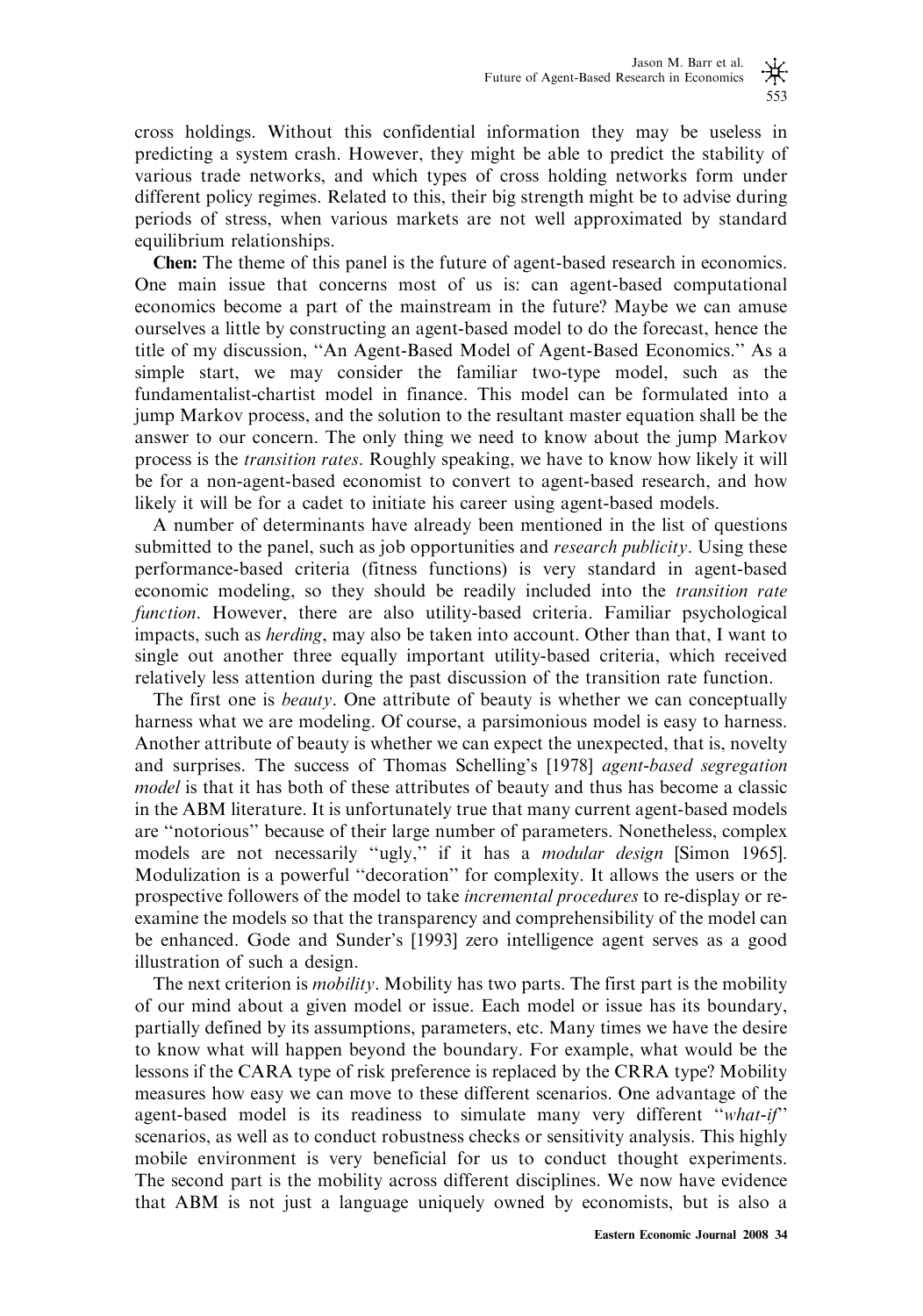

language widely shared by other social scientists. The driving force of *computational* social sciences is, in fact, ABM and simulation. In addition, ABM's emphasis on agents or *software agents* has also increased its exposure to behavioral economics and experimental economics. The latter's state of art is no longer a lab with only human subjects, but a lab comprising both human agents and software agents. New theory and tools applied to agent engineering further bring in ideas from cognitive sciences, neural sciences, and artificial intelligence. Maybe in the future we can have another panel on ''The Future of Economics in the Agent-Based Interdisciplinary Era.''

The last criterion is *freedom*, that is, the capability to maximize the enjoyment of doing research. Agent-based tools free us from the usually stringent analytical constraints so that we can address either the same questions using much more relaxed assumptions or new questions, which can hardly be reached under the conventional constraints. According to my personal observation, many economists who invest in agent-based research do so largely because of this consideration.

I can certainly add more determinants, such as the technology of the ABM, to the transition rate function, but I am afraid that would cause the resultant master equation or the Fokker-Planck equation difficult to solve. What is the future of agent-based research in economics? Maybe we want to keep the curiosity instead of making a hasty prediction. After all, the study of the complex systems from John Conway's Game of Life to Stephen Wolfram's cellular automata are all filled with interesting unpredictable patterns. Can agent-based research become a dominant approach in economics someday? Want to bet?

Sunder: In these remarks, I shall assume that ABM has economics as its end objective and end result. Economics is a social science which concerns the behavior and properties of communities or institutions populated by real live human beings. How does ABM help advance economics? What are these advances and what could they be?

I believe ABM has contributed, and can continue to contribute, to economics in spite of the fact that the ABM label itself emphasizes neither the human nature of the agents, nor the communitarian nature of economic phenomena.

To the contrary, I shall argue that ABM's contribution to economics arises precisely because of these differences. But it is important that my perspective on ABM is one of the contributions to economics through use of this technology and not on this fascinating technology itself. I understand that for many scholars, the ABM discipline is of deep interest in itself for many reasons.

Allow me to use a parallel to clarify my point. Like ABM, statistics is a deep discipline with a long history and extensive literature of its own. Application and use of statistical reasoning and modeling to economic questions has contributed greatly to accomplishments of economics; and these contributions have been widely recognized.

In addition, attempts to use statistics for addressing substantive economic question has led, over the past century, to the evolution of a new cross-discipline of econometrics which has developed a tradition and extensive literature of its own.

Today, statistics, econometrics, and economics coexist with parallel, partially overlapping yet distinct identities. While there are plenty of scholarly contributions which could go either to economics or to econometrics journals (and the same is true of econometrics and statistics journals), the same is not true for economics and statistics. For economics, statistics is and will remain an instrument of research, no matter how valuable its applications to economics become.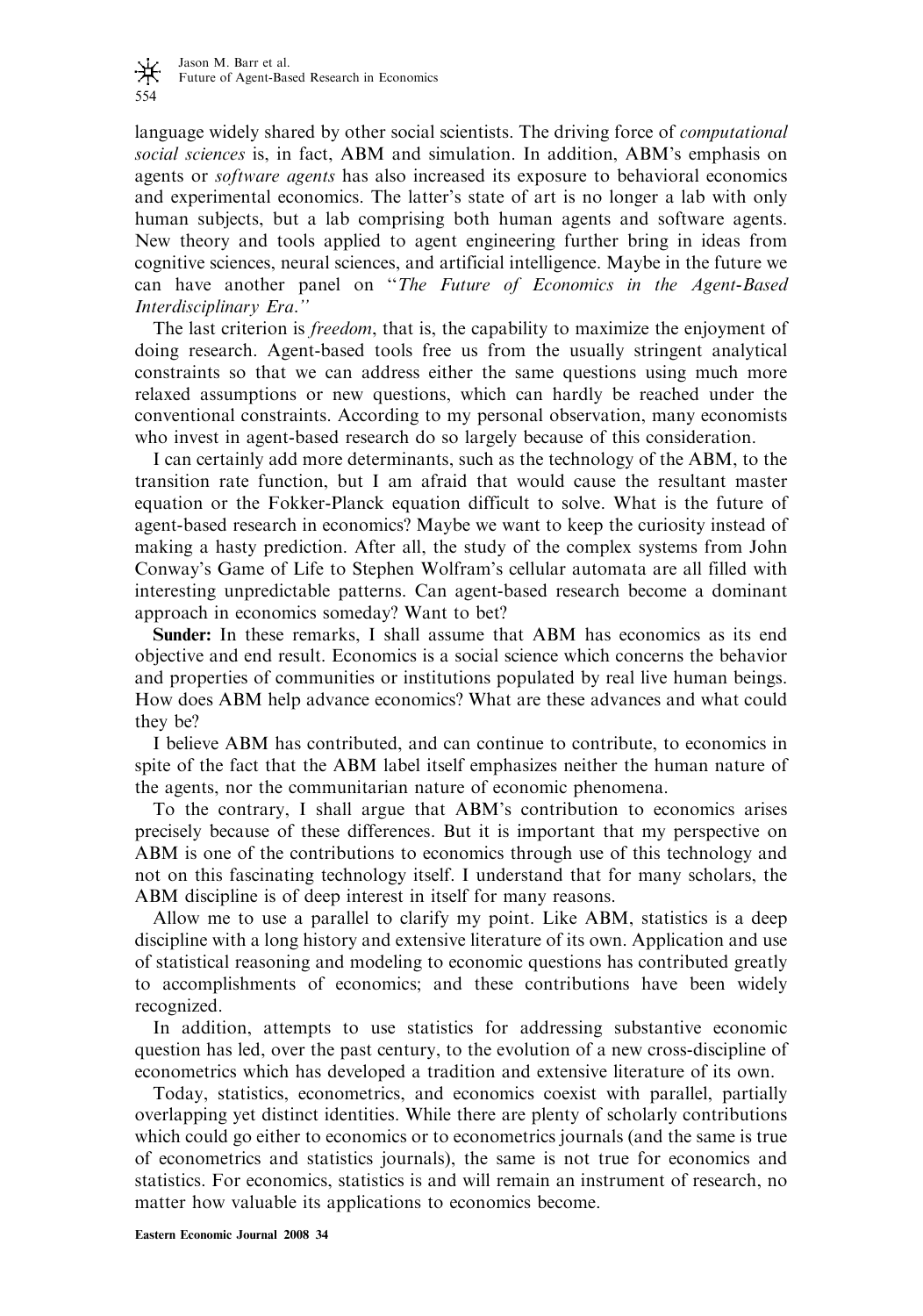The same is also true of economics and mathematics with mathematical economics being the bridging sub-discipline between the two. I am not qualified to assess the contributions of econometrics and mathematical economics to statistics and mathematics, respectively. However, it is clear that the importance of these bridging sub-disciplines to economics arose from their contributions to substantive problems of economics.

Perhaps it is not inappropriate to think of a parallel relationship among economics, agent-based economics, and agent design. The last of the three draws from, perhaps even lies substantially in, the domain of computer science and artificial intelligence, and draws on their knowledge base and technologies.

Agent-based economics could be thought of, like econometrics, as a bridging sub-discipline between ABM and economics. As a specialized branch of ABM, agent-based economics focuses on agent models developed specially to address the problems of economics. When we use ABM to address problems of general interest in economics, they are contributions to economics itself.

The future of ABM in economics will depend on our ability and willingness to address substantive problems in economics. Statistics and its economics specific branch econometrics have found an important place in economics, not just because they developed better estimators and discovered their properties (that is development of the method itself) but because they were better able to estimate, for example, the effect of education on productivity of labor.

I think it is reasonable to say that the general body of economists has a similar attitude to ABM and other methods. The future place of this method depends on contributions of the ABM technology to address substantive problems of economics as a social science. The more successful we are in this endeavor, greater will be the acceptance of the method in economics. In making this assertion, I have said nothing new; because this applies to all disciplines.

So, what is the general area of economics to which ABM can make substantive contributions?

Physical sciences deal with discovering the universal laws of nature that apply across time and space and concern the behavior of inanimate objects or symbols [see Sunder 2006]. At the opposite end from the Science Hill on the Yale campus lie the humanities departments of literature, religion, philosophy, art and music, etc. Literature looks not for universal laws that govern the behavior of humans but eternal truths about our nature. Even though each human being is unique, endowed with free will to do as we wish, yet the eternal truths of love, hate, courage, greed, jealousy and fear appear repeatedly throughout human history and literature.

Social sciences try to create a space for themselves between the sciences and the humanities. Since the object of study in social sciences is our own sentient selves, we remain uncertain about the ground under our feet. We are not quite sure of exactly what we humans are.

On the one hand, we wish to have the honor of being a science and accordingly we seek universal laws that might explain and predict what we do. This pursuit leads us to model ourselves as a stone rolling down the hill under external force of gravity or a leaf blown about by wind. For the stone, the leaf, as well as the homo economicus, universal laws applied to fixed characteristics of the objects of study help us understand what happens to them.

On the other hand, we are reluctant to believe that we are like a rock or a leaf, and let go the belief that we have free will to choose what we eat, and where we go. Is our behavior simply driven for external forces and our own predefined properties?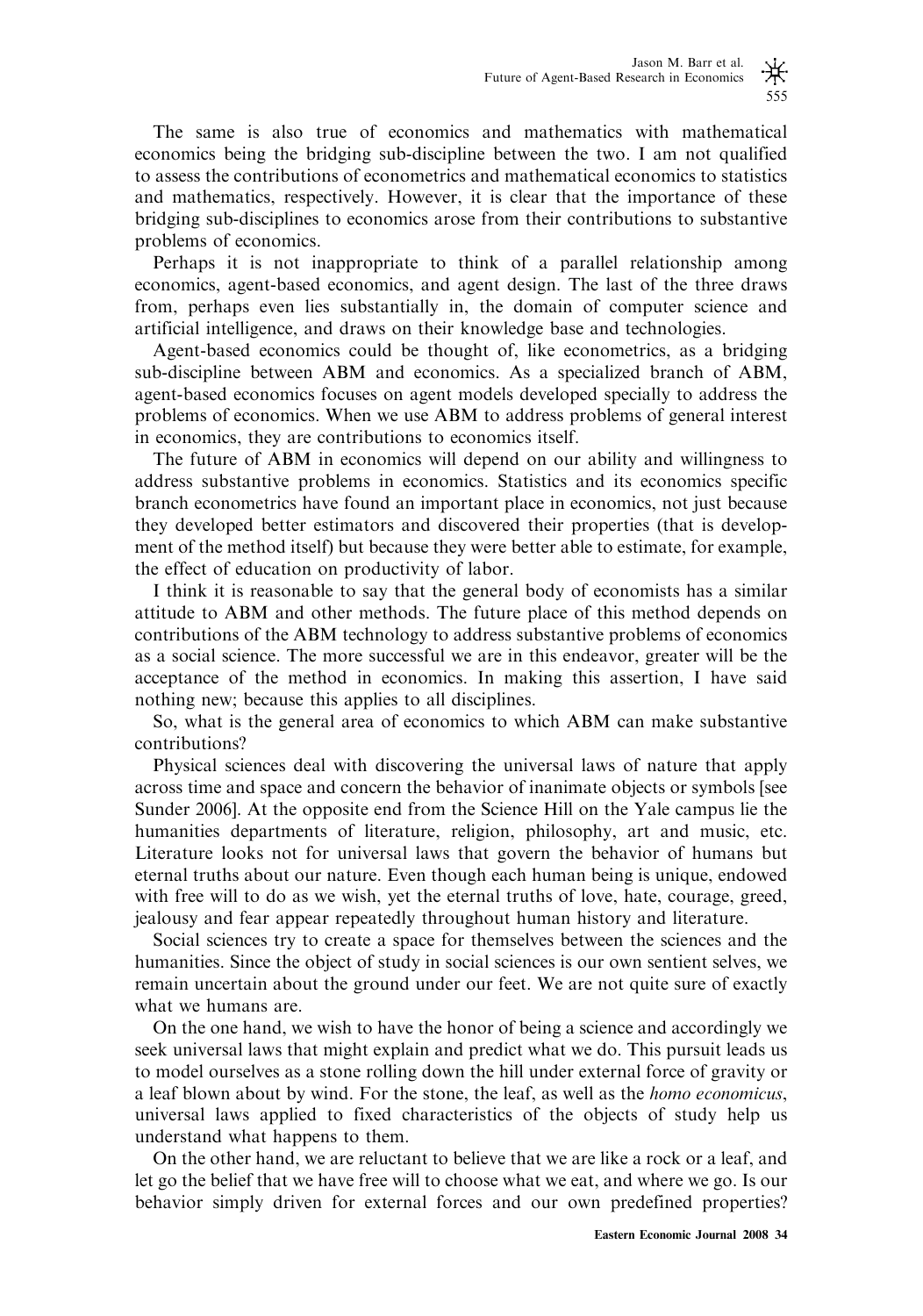Unfortunately, free will so essential to our sense of self, and universality of laws we seek in order to become a science, do not mix well.

That is where the ''social'' part of social science comes to help. It is possible that even as individual free will may preclude the possibility of predicting individual behavior, aggregate level outcomes of larger groups of individuals may be subject to fixed and discoverable laws. It is this possibility that holds a rich promise of substantive and substantial contributions of ABM technologies applied to the problems of economics as a social science.

As our friends in psychology examine individual behavior, ABM has already yielded some interesting results in identifying systematic properties of market institutions populated by simple agents.

So my hope and expectation is that ABM can and will flourish as a method of making contributions to problems and economics by serving as a bridge between individual behavior (the domain of psychology, and captured by ABM technology) on the one hand and aggregate outcomes (which is the primary topic of interest in economics) on the other.

In summary, I am optimistic about the role of ABM in economics as a method of addressing substantive problems of economics — especially understanding the properties of social and economics institutions populated by agents of various kinds — something we can design, manipulate, and examine using agent based models (ABMs).

## QUESTIONS AND ANSWERS

Leanne Ussher, Queens College of the City University of New York: As part of this session, we invited economists and other scholars to submit questions for the panelists.

From Andrew Lo, Massachusetts Institute of Technology: ''To scholars in the non-agent-based community, what do you think are the top three insights that have come out of the agent-based literature which could not have been obtained through any other means?''

LeBaron: For financial markets most of their key insights have been empirical. There are certain features of financial time series for which standard models offer few explanations. These include fat-tailed distributions or persistence in volatility and the dynamic properties of trading volume. The standard financial models remain very quiet on these and yet agent-based models pretty much replicate these features, and do it with relative ease. What I think is surprising about this is they are extremely robust across many different styles of models. Outside of the ABM world, you'd be very hard-pressed to get these kinds of features. A second insight into financial models is related to heterogeneity and its contributions to how some of these features evolve, I find that many of them are connected to the heterogeneity of the strategies that are in play in a given time. Unfortunately this feature is very hard to quantify.

Chen: Yes, I also considered three, but the first one is exactly the same as Blake said about agent-based computational finance, so I think I will skip that one. And the second insight is to make us know more clearly about the relation between micro and macro, or even in an approximate way. Thomas Schelling's segregation model is an early example, but we can move further from just simulation to a little bit more analysis. I think nowadays we already have some analytical tools to help us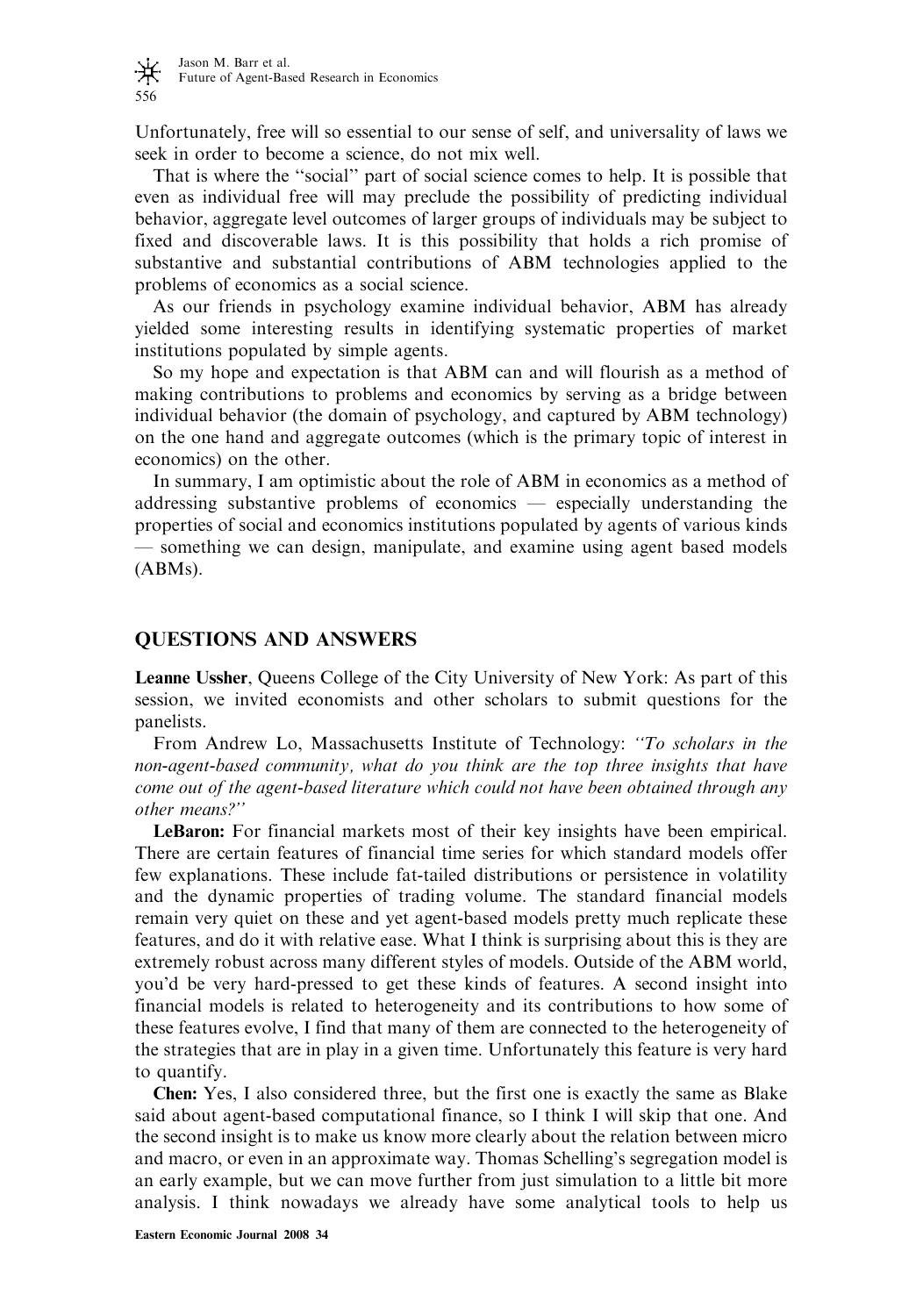understand the micro and macro relations in a bit more precise way, such as stochastic aggregation, the Fokker–Planck equation, bifurcation and chaos. It's good news for ABM.

The third insight is surprises, novelties, and unpredictability from models. I think most economists are not used to this feature, but this is what one should have if our model loyally represents reality, and we often expect the unexpected from the real world. Can we also expect some unexpected things from our model? I think most mainstream models would not allow us to take this liberty, but agent-based models may be inherently unpredictable and may have this potential. This is certainly useful in particular when we are modeling innovation. See, for example, Chen and Chie [2007].

Tassier, Fordham University: Our next two questions come from Rob Axtell, George Mason University. They both deal with comparisons of neoclassical models and agent-based models. (1) "To date, most agent models have departed in significant ways from neoclassical models. Has this been the most useful approach, or would it be better to have agent models first reproduce neoclassical results and then make systematic departures?'' And related to this (2) ''Many agent models demonstrate that neoclassical results are unrealistic and/or unlikely to be realized in the real world. What is the best way to present such findings?"

LeBaron: Actually in my own research agenda I stay close to neoclassical models; for some agent-based people I'm too close; and they feel like I'm a secret spy. I think there's one key thing to that and that's in the sales to the rest of the world. Using neoclassical tools is somewhat helpful. If you can get all of these amazing results using a completely amazing tool set then the rest of the world may not be that impressed. They will be much more impressed if you are using tools that they are familiar with to do really amazing stuff. I don't think the actual parts of the neoclassical toolset are all that bad. Once they are opened up to heterogeneity many interesting things are possible. For me, it's also good for software testing; it's nice to have someplace where you know the models are supposed to go. Then you can put the parameters in a region and make sure the model does what it is supposed to do. Eventually, as we get better with these models, we can release some of the connections to neoclassical models. For now, I have to stay pretty close to it. I wouldn't demand that from others; but I demand that from myself.

Chen: It depends on whether the two can be correlated in some ways. If they do, then it would be a good strategy to present the agent-based model as the extension or generalization of the familiar neoclassical economic model. Doing it in this way will facilitate the communication between agent-based economists and neo-classical economists. I call this strategy a ''projection strategy.'' In fact, you go back to see the early development of agent-based economic models, such as the agent-based cobweb models, agent-based overlapping generations models, etc., they are all models built by this strategy. Nevertheless, if the two are completely orthogonal to each other, then this strategy is neither applicable nor desirable. For example, if one wants to simulate the large picture of human history or the society of ants, there is really no good neo-classical model as a benchmark.

Ussher: These are from David Colander, Middlebury College, (1) "Since there are so many arbitrary assumptions in any agent-based model, how does one know when one can pull insight from the model, and not see it as arbitrary?'' and (2) ''What standardized agreed upon procedures can be established on ABM that would allow one to separate out 'useful' agent models from arbitrary ones?''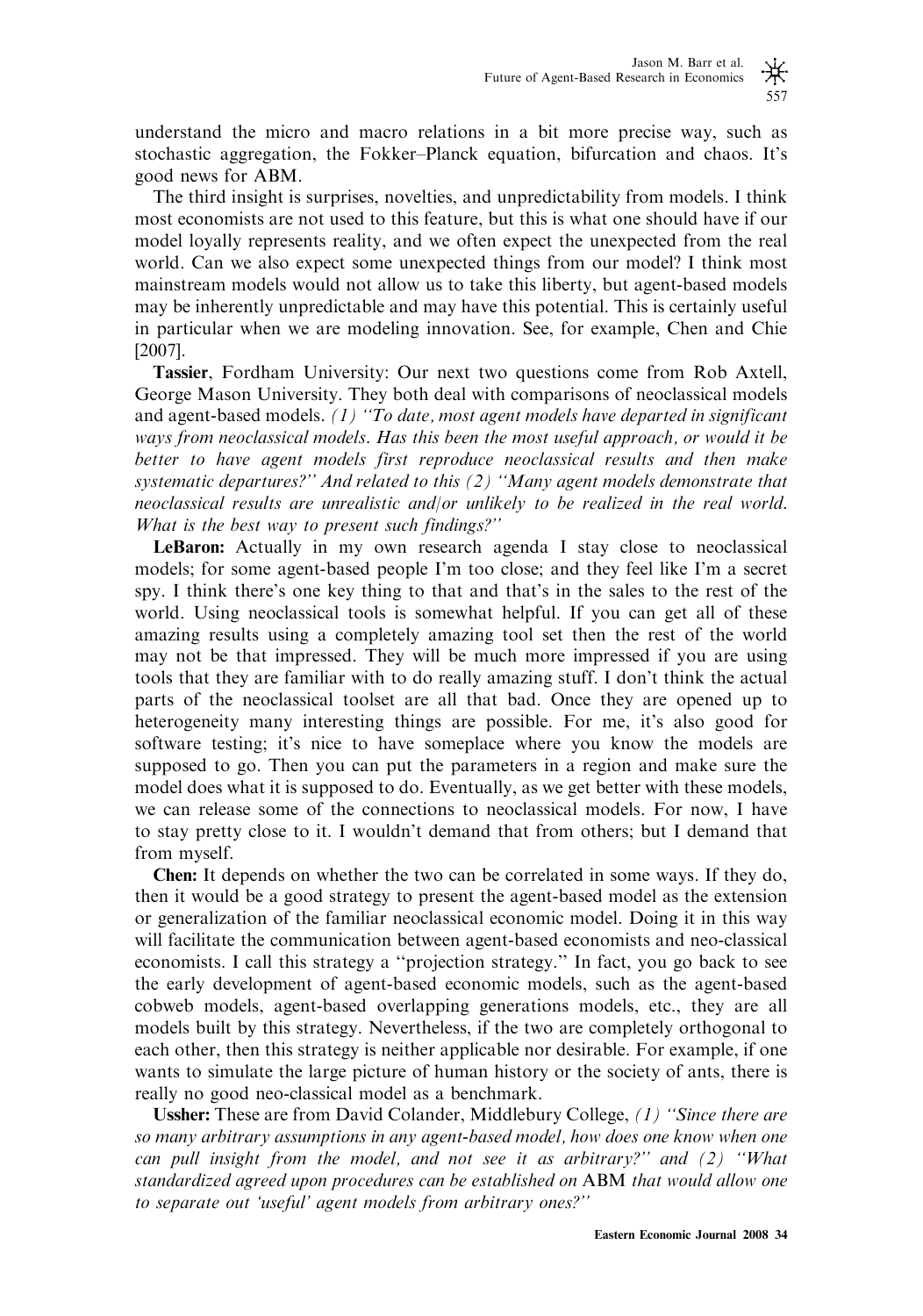Chen: I think his first question is a little subtle and I'm not quite sure that question has been put in the way that I perfectly understand. Earlier I mentioned that we should consider agent-based models as complex systems, and the research strategy to follow is modular design. This allows the modeler to have an incremental procedure to understand this complex model little by little. The incremental procedure can make us handle both the questions raised above, including the parameters and the dimensionality of the model.

LeBaron: Obviously in many ways there are some empirical issues that we can try to pin down. I mentioned some of these in the validation section. One grand hope is to start linking experimental results at the micro-level with some of these parameter choices; learning algorithms are not that arbitrary, and so that's a possibility. I also agree with the modular design approach and certainly learning algorithms may be able to be broken down in the future. Learning algorithms have often been giant black boxes, but they can often be pulled apart into certain key components, usually involving fitness, and search rules. How do you evaluate good strategies? How are you comparing different strategies? How far around the world of possible rules are you looking, and how frequently are you updating things? I find those three parameters are often sort of the key ones that impact model dynamics. The details of the genetic algorithm often don't matter, but these three components of the learning algorithm often do matter. As we move along we may yet be able to better compartmentalize the world of adaptation itself. We may be able to write in a small number of components, which address the sensitivity of these different things.

Tassier: Our next question comes from John Duffy, University of Pittsburgh. I would like to ask his question and follow it up with a related one of my own. ''Current publication formats seem ill-suited to communicating findings from agentbased models. Yet publications in journals and books remain a mainstay of academic success. What is your advice on effectively communicating findings from agent-based models?" I add to that, since publication issues are especially important for graduate students going on the job market and young economists looking to get tenure, ''What advice do you have for graduate students interested in ACE methodologies, and how can graduate students use ACE methodologies to best sell themselves?"

LeBaron: First is the sales component for agent-based work. Obviously we have a huge computing component to almost all of these models. Distributing software for these models is critical. Of course, the software is going to go along with any kind of journal publication; the code has to go out with it. Just as you want anyone to play with a theory that you put out, you want this code to go out with your publication. Of course with the web, we're totally capable of doing that. Some journals are capable of publishing the code on their own. I know a few that can. As I mentioned before, one of the problems is that there are so many different languages. We have to live with that for the moment. We need to understand that distributing the code is a very critical and necessary thing, and maybe we can congeal on some of these platforms that are very easy to run like Netlogo. I also think that if you want people to play with your code, just distributing your code is not enough. If you distribute code, you get some very energetic Ph.D. students somewhere trying it out, but you won't get a general population. Again, Netlogo lets you very easily build a webbrowser based version of your model. Then other people can sit there and play with the dials and switches. And that's really what you want. People will see the interactions and what happens with your model, and that can be critical for publicizing it. We have the web capability to do that kind of publication now. How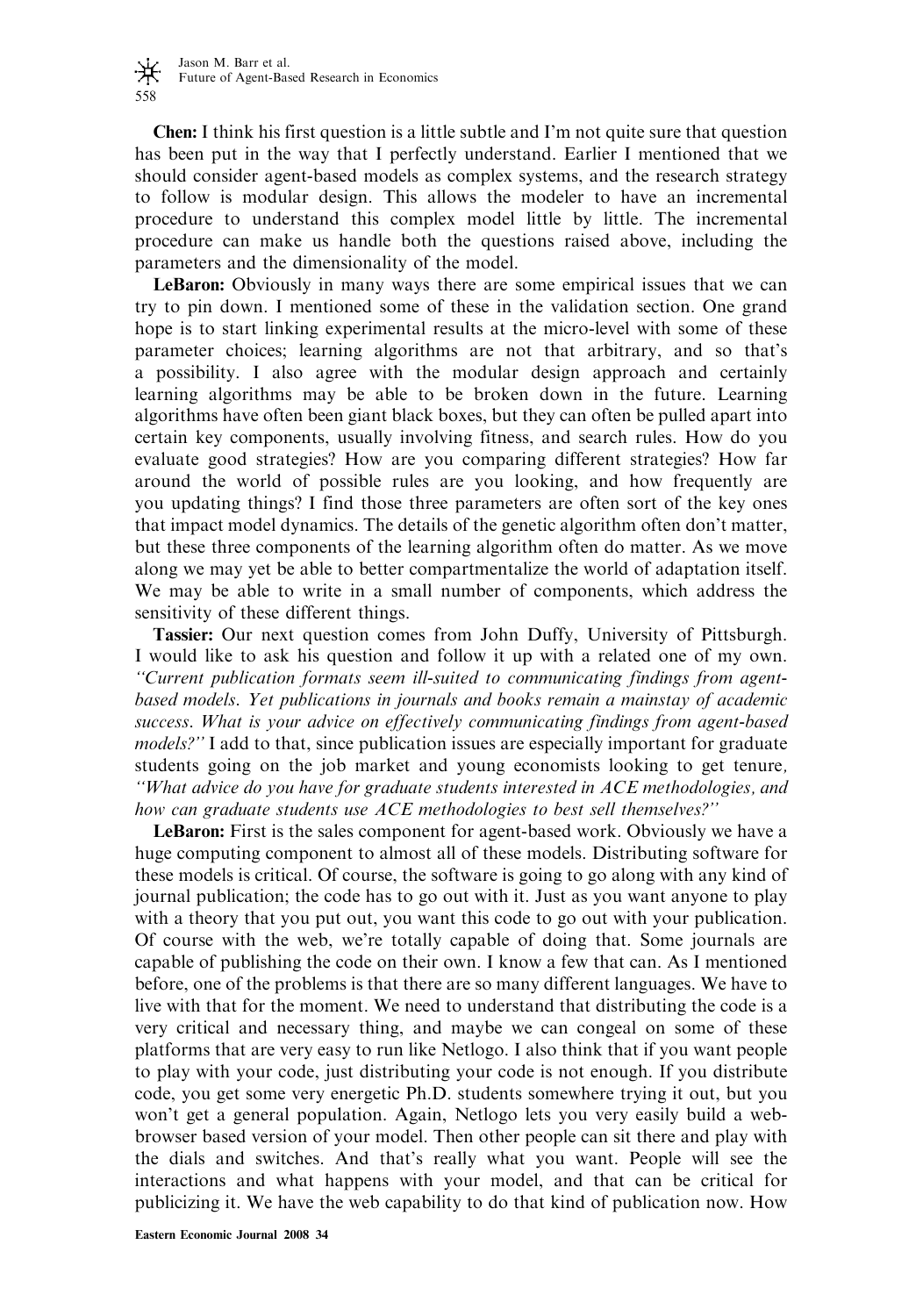that gets combined with the journal process, I'm not quite sure. But it's very necessary.

Then you mentioned, what trajectory should new students and people trying to get publications out follow? That's a tough question, because the general economics world is still very hesitant about this endeavor, and computer modeling in general. I think the many things we've mentioned before are all important; pushing simplified models and again staying close to a neoclassical setting. Model tweaking of some neoclassical result can be useful, even though that may not be the greatest thing to do in the long run. If you are an experimentalist, experimental work along with agent-based stuff is more accepted I think. There are some journals that are generally a little more accepting of agent-based work than others; Journal of Economic Dynamics and Control and the Journal of Economic Behavior and Organization are now quite accepting of this. It's still hard to get things into the main top journals.

Chen: In addition to what Blake has already said, I think the hard thing is that a top journal will require you to give insight for the phenomena that you have generated. I think that because many agent-based models are not built in the modular way, it's hard for the author to actually dig down and trace all the possible roots to find out what the mechanics are and to find what kind of insight accounts for some interesting phenomena that was generated. So I think as Blake already mentioned there are some more sympathetic journals. It depends on how hard the author would like to be pressed to find out the exact mechanics for the insight.

Ussher: I want to ask my questions because a lot of people say zero intelligent agents a la Gode and Sunder aren't really zero intelligence, since there is some optimizing component there, in the sense that one can say they're satisficing. Or some might say that by re-trading they are actually optimizing. The questions are (1) Is the best approach to go with ''zero-intelligence,'' or is along the lines of mechanism design, should we have policies that incentivize agents to make their behavior endogenous to the system? Or is it better to look at institutions assuming this zero intelligence or random behavior? The second question is (2) Can we truly separate institutions and the environment from agent behavior, especially in that wealth is in the zero intelligence agent endowment, and it changes; and if we can, is therefore zero intelligence the best way to go? Should we use this as a benchmark for all our agentbased models to set up the priors to see how the institutional framework is affecting the outcome, and then add on components to the behavior of the agents?

Chen: Yes, I totally agree. Agent-based models are composed of two parts, the embedded surroundings and the agents. Studies which focus on the adaptive behavior of agents (reinforcement learning, genetic algorithms learning) with a given surrounding, for example, an auction design used in the electricity market, are equivalent to a robustness test of the specific design, because you actually test your design with all kinds of possible agents. On the other hand, studies which focus on different designs with the same types of agents — be they rational, bounded rational or zero-intelligence — are closer to conventional analysis of market design; basically they don't question too much about the agents, just the design itself. However, the same design may perform differently with respect to agents with different intelligence or culture. A design that runs very well in one country may fail in the other one. So, both institution and agents can matter. Given that they are two variables instead of one, we should not be confined with a ''partial derivative'' approach, but a ''total'' one. Of course, total derivatives cost more time and money since we are running more simulations.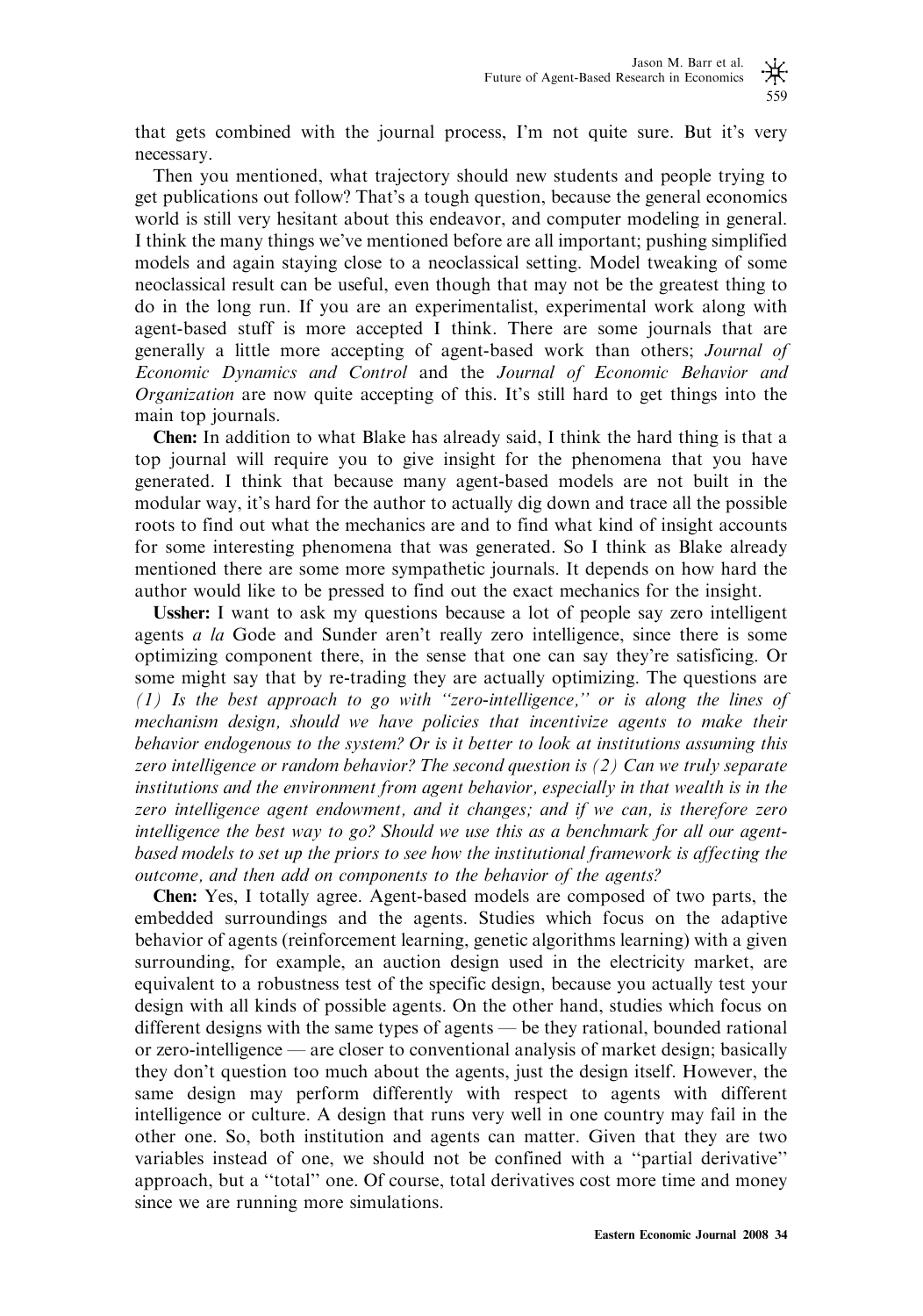About the suggestion on benchmarks, I also agree. As I mentioned in my introductory remarks, what we need to manage the potential complexity of the agent-based model is to use a modular design, which allows for an incremental procedure to examine the model. Also, as what I have said earlier, the total derivative analysis is preferred to the partial derivative one. It provides us a balanced study of mechanism design using agents; hence, in that sense, I would not suggest to separate the environment from agent behavior. Their combined effect should not be excluded a *priori*, which means that if we can use zero intelligence for the benchmark part, then on the institution side, we may start with some benchmarks as well.

**LeBaron:** I will say a couple of things. I will try to go between question one and two. I have some things to say about institutions. I have often thought that ABM was almost going to lead to a rebirth of institutional economics because we actually have to have an enormous amount of institutional detail, even in relatively simple models, we really have to talk about exactly how people are trading. And the zero intelligence stuff has also pushed the institutional issue to the forefront. I think when we look at behavior we are looking at behavior that is very much constrained by institutions; and the weighting we have put on rationality vs institutions in the past has weighed too heavily on rationality. An interesting book on this is *Being There* by Andy Clark [1997]. There are some psychologists out there who talk about how these institutional constraints limit the choice sets. In some cases — and this is what is bizarre to economists — limiting the choice set can sometimes be a good thing. I think modeling institutions in finance is fun because at the trading level it is pretty easy to get the institutions right, such as the various order books. Electronic trading systems have changed the world for us in finance because I think that institutions are pretty easy to model. Institutions in the rest of economics get trickier.

In the early era of ABM, the hope was actually to evolve institutions. The dream was to send a bunch of somewhat semi-purposeful agents out there in the computer and come back a week later and to see firms and banks and stock markets. That has been a dream, unfortunately, that is way too far out. Thinking about evolving organizations is a really interesting question but very hard.

Your second part was on the zero intelligence benchmark. I totally agree with this. I think that's what zero intelligence does in this world. It's not always the best model for modeling behavior because I think people do more than that in some contexts, but it is a very good benchmark to look at, starting with the simplest possible agents and see how they do. If you say that we end up in a lot of situations where zero intelligence guys do just as well as anybody else in terms of replicating features, we may have some trouble.

Tassier: One area that I think has not been exploited as much as it could be is the synergies between agent-based economics and experimental economics, I would like to ask a question that Blake has posed himself, ''How should ABM be tied to the related fields of experimental economics and behavioral economics? What can be learned from progress in these fields?''

LeBaron: I'm not an experimentalist but I do agree with this interaction. There are some people who will run an experiment with a few people in the room and then go out and run it with a million computer algorithms to see the comparison. I think it has really contributed a lot to our understanding of the world. Most experiments are looking at worlds with some element of learning going on. The subjects are clearly changing and adjusting over time as they try to figure out these experiments. There may be a rationality benchmark, and sometimes they get there, sometimes they do not. And you are looking at this world with lots of imperfect behavior. That precise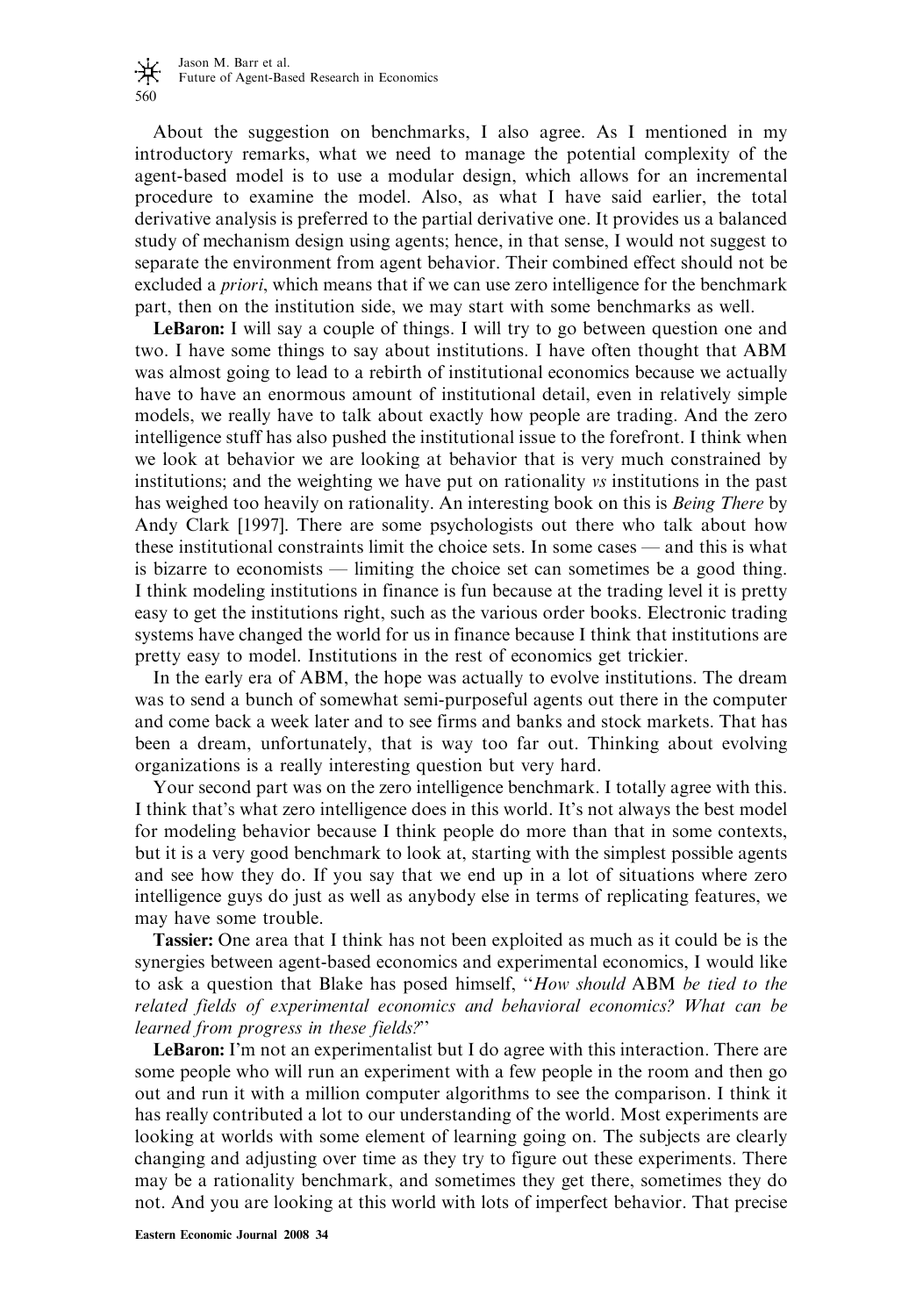theoretical point of rationality is kind of nice, but you are often not there and you want to understand where these behaviors are coming from. Agent-based models can be very useful for helping to understand what it is about the learning process that might be going on. So I think they have been, in my small reading of it, useful. I think some experimentalists, a large wing of experimentalists, are just wedded to doing experiments. And that's okay. I haven't done any experiments; many of us in agent-based finance, with the exception of Cars Hommes who has done a little bit of this, are guilty of not using the experimental results to a larger extent. Very few people in the finance world have pulled some of these experimental results off the shelf and used them in various financial markets, as a kind of micro-basis for the things we're doing.

Finally, here's a very radical idea on experiments — an interesting thing that I've only seen a very few people doing. Here's another test in the realm of tests that are not standard empirical tests of agent-based types. It is what is called a ''Turing Test'' of artificial intelligence. Can you tell if you are interacting with a person or with a computer terminal? A Turing Test for experiments is that you can populate your experiments with a combination of computer agents and human subjects, and either you, looking at the data later, or a human subject in the experiment cannot tell the difference. Is trader A a human or a computer? That is very interesting. I've only seen one group try that. That is a group at a research lab at IBM, they're calling them ShopBots. It's an interesting and very different style of testing in term of experiments. Actually mixing computer and human subjects in the same experiments and seeing what happens.

Chen: I would say that experimental economics is a kind of agent-based economics, which uses only human agents. On the other hand, agent-based economics is a kind of experimental economics, which uses software agents instead of humans. Human agents can differ from software agents in one important parameter, that is, their degree of autonomy. Assuming that you design a software agent, then, implicitly or explicitly, the different degree of autonomy is limited. Now, if you can use a human agent, then his degree of autonomy could possibly be large, but basically unknown. Hence, it is a new research area if we can replace software agents with human agents in ABM since we now have a different control of this autonomy parameter. In this case, we can consider human agents as classes of agents with a different degree of autonomy. In fact, this thinking is consistent with the recent trends in natural computing. In natural computing we recently have experienced the use of nature processes to facilitate computing, such as chemical computing or biological computing (DNA computing, RNA computing). The former integrates chemical processes into computing, whereas the latter integrates biological processes into computing. In this vein, one should take advantage of human agents as part of the agent-based computing environment.

As I have mentioned in my general remarks, a laboratory that can integrate human agents and software agents may open a new agenda for experimental economics and agent-based economics. In an earlier stage, agent-based economics was used to replicate the results of experiments with human subjects. This development can be traced back to Arifovic [1994]. In this kind of study, you have the experimental outcomes on the one hand, and you ask whether the outcome can be replicated using agent-based economics. Blake just mentioned the Turing Test. But this mirror-only relation changes. Because you can have markets comprising these human agents and software agents and you may ask whether the human agent behavior will be different if they learn that software agents are competing with them.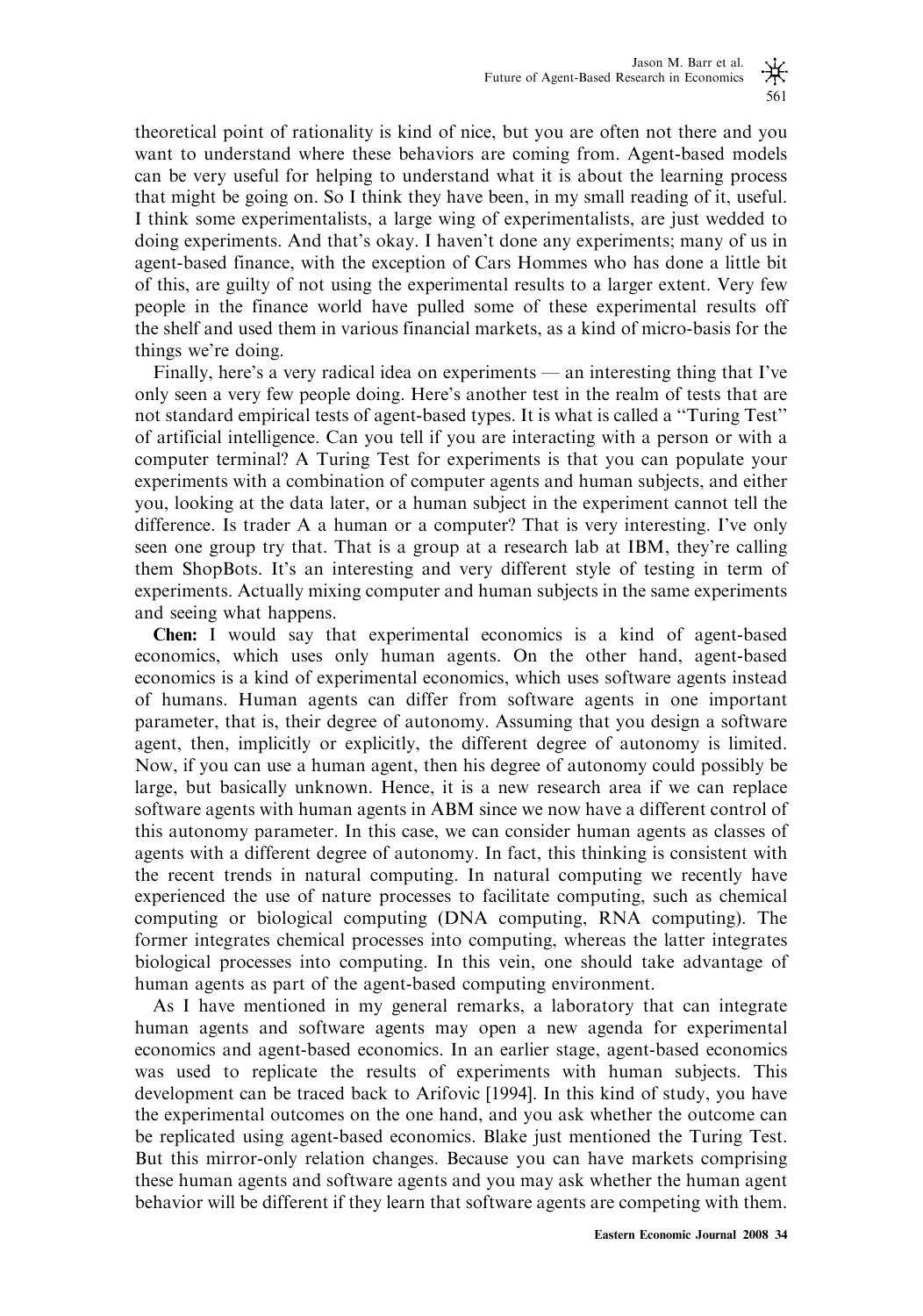

So this is kind of a new question, which did not happen in the early stage. Keep on moving, you can have something like collaboration instead of competition. In this case, human agents can have a few software agents under their control and work for them. What kind of software agent would they like to recruit and what determines the recruiting decisions? Actually the whole thing is evolving, once we merge the two we are going to face some new questions that have never been addressed before.

LeBaron: One last thing on behavioral economics, the list of quirks that we have from experiments is pretty long. What we don't know as macro and finance people is just how well these behavioral quirks aggregate up. Agent-based technology is perfect for trying to figure out whether things like loss aversion still show up at the aggregate level, even though we certainly see them in the laboratory in individuals. That has not really yet been done, but I think that will be a big cross use between experimental and agent-based research; figuring out which behavioral things matter to macro and finance, which ones aggregate up.

Ussher: We can now open it up to questions from the audience. Are there any questions about the future of research in agent-based economics? I have another question. Excluding Schelling, who won the Nobel Prize, when is ABM going to be recognized by the Nobel Prize committee? What year? How far out does it go? Soon, or decades away?

LeBaron: Decades. I don't think never. I think it's interesting, if you read all the commentary on Schelling, his agent-based model is not even mentioned. I found that frustrating. You can find more easily that he was the science advisor on Dr. Strangelove than you can find that he had written a book on agent-based economics. I think it's going to happen, but it will take a long time.

Chen: The year 2005 when Thomas Schelling won the Nobel Prize was just the right time because it is time ABM moves to a burgeoning stage, which should more or less endogenously generate a Nobel Prize Winner. {AUDIENCE LAUGHTER.}

Joyce Jacobsen, Wesleyan University: If you were advising a promising undergraduate who wanted to get into ABM in economics, where would you tell them to go to graduate school?

Chen: A few students have asked me this question, because our university is the one in Taiwan that promotes agent-based computational economics. One of my undergraduate students is very interested in agent-based finance, so I recommended him to go to Brandeis. {AUDIENCE LAUGHTER.} Really! I'm not joking. There are already a few leading scholars at different universities, even though there is no complete research program designed for the education of agent-based economics. At this stage, we should be satisfied with finding a good master who can advise the young generation on their Ph.D. theses. So, if there is another student who would like to do research on agent-based finance, I will recommend him to Blake.

LeBaron: I get this question a lot. In the US we are kind of spread around a lot. At Brandies I am a lone entity. It is a little dangerous to send someone to one place that doesn't have more than one person. There are a couple of places that have critical mass. There are some regions; New York City has a critical mass. Michigan has always had a pretty active crew there. Actually George Mason is trying to build up an operation. So there are a few places that are trying to have more than a small amount. Europe has some big operations. Cars Hommes runs a big operation at the University of Amsterdam. Around Europe you will find some other teams in various places.

Ussher: In my own experience, being in Europe recently and going back there, is that there is an enormous amount of government funding; there are many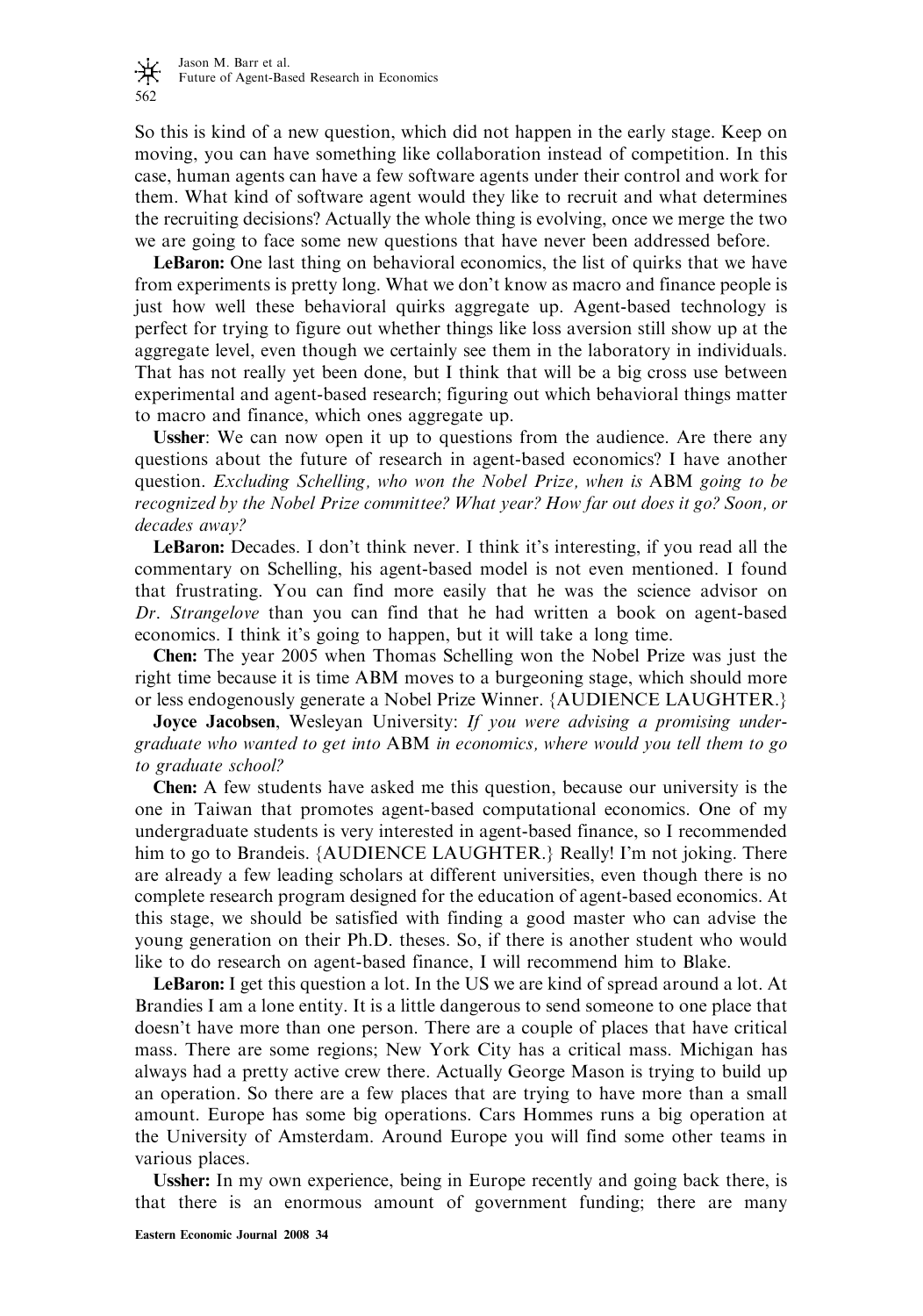institutions that have people doing this kind of thing, interdisciplinary. In the US you have a few isolated academics that have people following them, but it's too dispersed.

Philipp Harting, Bielefeld University: For example, the research project we are working the EURACE project, funded by the European Commission. This project includes a lot of research units all over Europe. For example, in Italy Mauro Gallegati is a member of the team. Herbert Dawid is a member of the team. In Europe this type of modeling approach is much more accepted I think than in the US.

Ussher: Do you have funding of Ph.D. students?

Harting: For example, we are Ph.D. students and we are on scholarship from the European Commission.

**Chris Reubeck**, Lafayette College: Maybe the panelists can comment too on the idea that in the US there is a stronger base of just being wed to neoclassical economics, where outside the US there is not bias toward neoclassical economics.

LeBaron: I totally agree with that. That's part of it, but the other part, which people have mentioned, is funding. The EU I think is very different with that.

Reubeck: In terms of getting into journals, Professor Chen mentioned that the idea that the major journals want you to draw some fundamental insight that is more difficult to draw. I think that is where my bias is against ABM. How is it that we can gain more insight? What can we do to answer that call? I think there are good reasons for these journals to ask for the fundamental knowledge from the papers they get. How can we do that?

Chen: You mean to argue with the editors?

Reubeck: No, I think the editors are right.

LeBaron: He's taking the counterpoint on that. I think I was trying to discuss this in my talk on modeling methodology of pushing toward simpler models. Also, be a little less intent on the empirical side of things. Early on there was a stress to hit every empirical number out there, and at the expense of giving up simplicity, which allowed deep insights. Again, concentrate on the economics of the situation, and don't get too overwhelmed with computer technology. I still believe I spend 95 percent of my time on economics. I think that is the right proportion. Think about the economics of the situation. Try to think about the traditional approaches and then kick yourself out of the box as best you can. If you have a standard Ph.D. training its hard to kick yourself out of the box. But try as best as you can to realize that the standard approach may be wrong. Hopefully you can then figure out how to push it with agent technology.

Ussher: I want to question you about having to start from the neoclassical position because it is saleable and has already been well thought out. But in the heterodox community, there are already many results, without the ABM, that are simply more or different type of results, that are riddled throughout heterodox thought that are ripe for choosing, they are sort of perfect for this kind of area, and if we want to one day go to Europe and get a job and get funding, that would be thing to do. By remaining neoclassical, we isolate ourselves, by appealing to the mainstream and their not liking our results.

LeBaron: It's definitely going to be a tougher sell, and tougher making inroads to acceptance using a heterodox approach. Right now to get your foot in the door, neoclassical is probably the best way to proceed.

Chen: We must use neoclassical economics in a constructive way. Certainly, for the marketing purpose we may like to connect our work to some familiar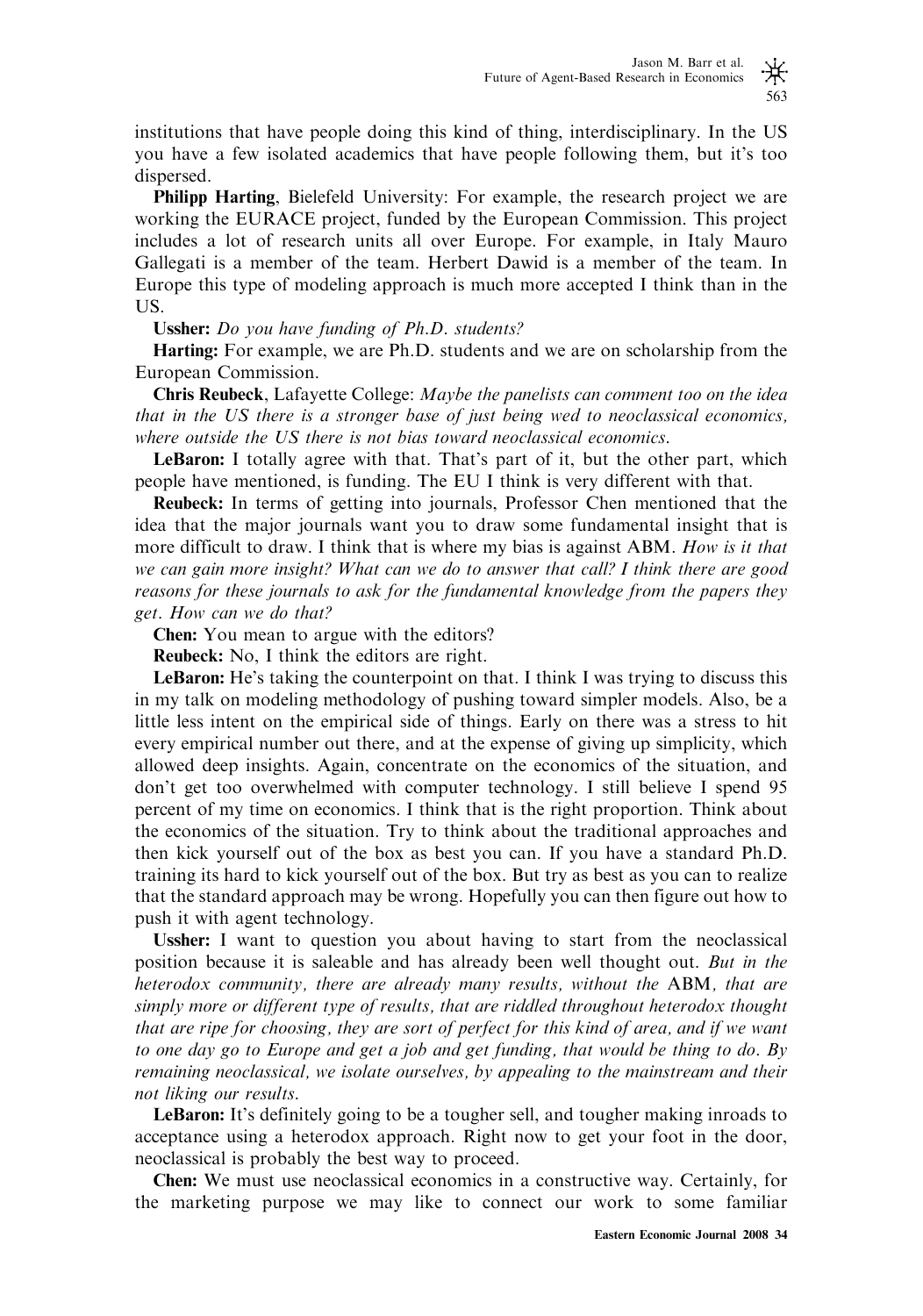

neoclassical baseline models. In addition to that, as I mentioned earlier, without using modular design, one dangerous thing is that if we move too fast, we may be easily trapped in a difficult situation where we may lose the cause-and-effect chain. Hence, we are just simply watching things happening, but have no insight gained from them. Modular design can help us back up some kind of observations before we totally lost the sight. Nonetheless, even under very simple agent-based models, we still need some good intuitions that provide us with the base to understand and expect what may happen. We also need them to guide us on the direction to scale-up the agent-based model. On these regards, neoclassical economics would help.

#### About the panelists

Blake LeBaron is the Abram L. and Thelma Sachar Chair of International Economics at the International Business School, Brandeis University. He is a research associate at the National Bureau of Economic Research, and was a Sloan Fellow. Professor LeBaron has also served as Director of the Economics Program at The Santa Fe Institute in 1993. LeBaron's research has concentrated on the issue of non-linear behavior of financial and macroeconomic time series. His current interests are in understanding the quantitative dynamics of interacting systems of adaptive agents and how these systems replicate observed real-world phenomenon.

Shu-Heng Chen is a professor in the Department of Economics of the National Chengchi University. He now serves as the director of the AI-ECON Research Center, National Chengchi University; the editor-in-chief of the journal New Mathematics and Natural Computing (World Scientific); and an associate editor of the Journal Economic Behavior and Organization. He has also served as an associate editor of IEEE Transactions on Evolutionary Computation. His research interests are mainly on the applications of computational intelligence to agent-based computational economics and finance.

Shyam Sunder is the James L. Frank Professor of Accounting, Economics, and Finance at the Yale School of Management and Professor in the Department of Economics. He is an accounting theorist and experimental economist. His research contributions include financial reporting, dissemination of information in security markets, statistical theory of valuation and design of electronic markets. He is a pioneer in the fields of experimental finance and experimental macroeconomics. Sunder has published six books and more than 150 articles in the leading journals of accounting, economics, and finance, as well as in popular media. He is a past president of the American Accounting Association and a winner of many research awards.

#### **Notes**

1. The panel session was sponsored by the NYC Computational Economics and Complexity Workshop. The session was co-moderated by Jason Barr, Rutgers University, Newark; Troy Tassier, Fordham University; and Leanne Ussher, Queens College of the City University of New York. The transcript was edited by Jason M. Barr.

## **References**

Arifovic, Jasmina. 1994. Genetic Algorithms Learning and the Cobweb Model. Journal of Economic Dynamics and Control, 18(1): 3–28.